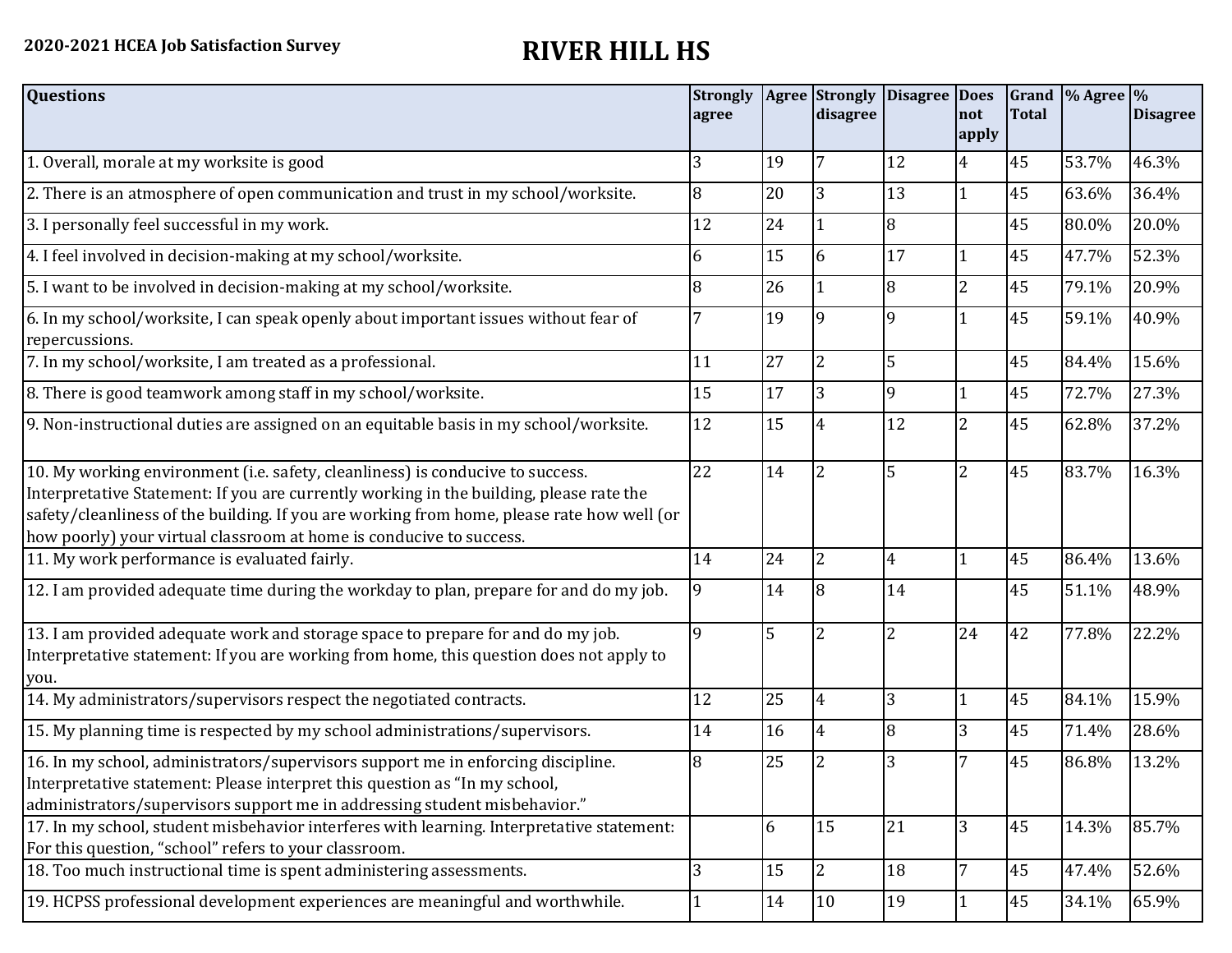| 20. Increased workload has contributed to a decline in my morale.                                                                                          | 19             | 20 | $\vert$ 1      | 5              |                | 45 | 86.7% | 13.3% |
|------------------------------------------------------------------------------------------------------------------------------------------------------------|----------------|----|----------------|----------------|----------------|----|-------|-------|
| 21. I am paid fairly.                                                                                                                                      |                | 20 | 11             | 13             |                | 45 | 46.7% | 53.3% |
| 22. I have confidence in the leadership exhibited by the HCPSS Superintendent.                                                                             | 5              | 22 | 5              | 13             |                | 45 | 60.0% | 40.0% |
| 23. I have confidence in the leadership exhibited by the Howard County Board of<br>Education.                                                              | 3              | 13 |                | 20             |                | 44 | 37.2% | 62.8% |
| 24. I have confidence in the leadership exhibited by the Howard County Education<br>Association (HCEA).                                                    | 11             | 22 | $\overline{2}$ | 9              |                | 44 | 75.0% | 25.0% |
| 25. I feel that HCPSS offers me the possibility of advancing professionally in the field of<br>education.                                                  | 3              | 24 | 3              | 10             | 5              | 45 | 67.5% | 32.5% |
| 26. In my position, I receive appropriate and adequate support and training.                                                                               | 13             | 19 | $\overline{4}$ | 9              |                | 45 | 71.1% | 28.9% |
| 27. During this current school year, I have experienced harassing behavior from<br>colleagues.                                                             |                | 5  | 26             | 13             |                | 45 | 13.3% | 86.7% |
| 28. During this current school year, I have experienced harassing behavior from<br>administrators/supervisors.                                             |                | 8  | 22             | 14             |                | 45 | 20.0% | 80.0% |
| 29. During this current school year, I have experienced harassing behavior from parents.                                                                   | $\overline{4}$ | 8  | 18             | 15             |                | 45 | 26.7% | 73.3% |
| 30. At my school I spend most of my PIP time on non-instructional activities.                                                                              | 2              | 11 | 8              | 20             | $\overline{4}$ | 45 | 31.7% | 68.3% |
| 31. At my school our administrator includes time during PIP for teacher-initiated<br>collaboration.                                                        | 5              | 24 | 3              | 8              | 5              | 45 | 72.5% | 27.5% |
| 32. In my school, I spend too much time in meetings.                                                                                                       | 6              | 16 |                | 22             |                | 45 | 48.9% | 51.1% |
| 33. In my school, there is adequate support for special education students.                                                                                | 3              | 17 | 9              | 9              | $\overline{7}$ | 45 | 52.6% | 47.4% |
| 34. My administrator/supervisor provides people working from home with flexibility in<br>their workday.                                                    | 10             | 27 | $\overline{4}$ | 3              |                | 45 | 84.1% | 15.9% |
| 35. My administrator/supervisor has reasonable expectations of workload for staff while<br>in virtual learning.                                            | 10             | 21 | 7              | $\overline{7}$ |                | 45 | 68.9% | 31.1% |
| 36. Students have adequate technology and tools (hardware/software/connectivity) to<br>participate in virtual learning.                                    | 7              | 27 | 2              | 7              | $\overline{2}$ | 45 | 79.1% | 20.9% |
| 37. Staff have adequate technology hardware (e.g. computers, document cameras, other<br>technology hardware) to meet the requirements of virtual learning. | 5              | 27 | 4              | 19             |                | 45 | 71.1% | 28.9% |
| 38. HCPSS has provided the software I need to do my job and collaborate with colleagues. 5                                                                 |                | 34 | $\overline{2}$ | 3              |                | 45 | 88.6% | 11.4% |
| 39. The software and online services provided by HCPSS to do my job are difficult and/or<br>time-consuming to use.                                         | 2              | 14 |                | 26             | $\overline{2}$ | 45 | 37.2% | 62.8% |
| 40. In my class, I feel that students are engaged in virtual learning                                                                                      |                | 27 | 5              | 9              | 3              | 45 | 66.7% | 33.3% |
|                                                                                                                                                            |                |    |                |                |                |    |       |       |